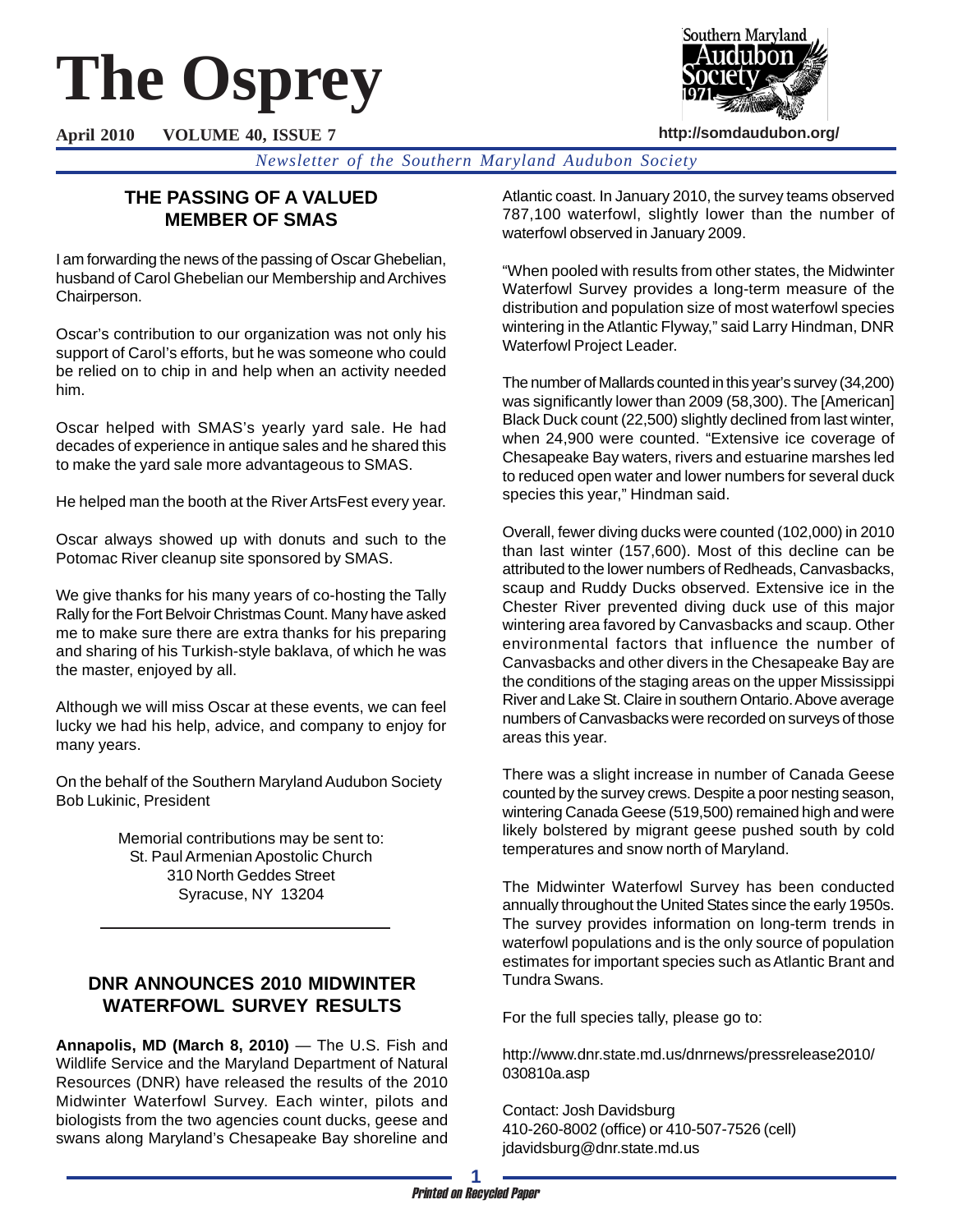# **BREAKING NEWS: LATEST STATE OF THE BIRDS REVEALS IMPACTS OF CLIMATE CHANGE ON BIRDS**

*From the National Audubon Society* 

On March 11, Secretary of the Interior Ken Salazar released the 2010 State of the Birds Report, showing that climate change will have an increasing impact on birds and their habitat. It issues an urgent call for a sound climate and energy policy that will reduce carbon pollution and for strategic conservation investments that will help species adapt to a changing climate. If we can help the birds weather this unprecedented threat, we can help ourselves.

This is the second U.S. State of the Birds Report; the first, issued in 2009, provided a comprehensive description of patterns of change in United States bird populations over the last half of the 20th century, documenting changes in overall bird populations in major biomes and habitats in the United States.

For the 2010 report, Audubon joined its partners from U.S. Fish and Wildlife Service, U.S. Geological Survey, American Bird Conservancy, Cornell Lab of Ornithology, Klamath Bird Observatory, and other organizations to assess and analyze the vulnerability of all U.S. birds to climate change, based on impacts to the habitats they depend on. This assessment provides an unprecedented and vital tool for conservation planning. Find out more: http://stateofthebirds.org



Seabirds like this Laysan Albatross that are restricted to nesting on low-lying islands are in danger of losing their breeding habitat as sea levels rise.*Credit: FWS/Michael Lusk*

# **SOUTHERN MARYLAND AUDUBON SOCIETY HORSESHOE CRAB-MIGRATORY SHOREBIRD TRIP**

*Friday May 7, Saturday May 8 & Sunday May 9, 2010*

Spawning horseshoe crabs and migrating shorebirds are the targets for the field trip to Delaware Bay, where we will observe thousands of migrating shorebirds, including Red Knots, feasting along the shore on just-laid horseshoe crab eggs.

Reservations required. Reserve with the trip leader, Millie Kriemelmeyer, 301-372-8766, milliek@radix.net.

Fri. May  $7 -$  Recommend overnight lodging in Dover,  $1<sup>st</sup>$ choice is Comfort Inn, 222 South DuPont Highway, 302- 674-3300. I will be staying at the Comfort Inn. Reserve at the Comfort Inn now. Dover hotels are fully booked this busy weekend.

Sat. May 8 – 7:30 AM - Meet Dean Newman & Millie Kriemelmeyer at Bombay Hook National Wildlife Refuge visitor center to see spring migrants. Bombay Hook NWR address: 2591 Whitehall Neck Rd, Smyrna, DE 19977; 301-653-6872.

Sat. May 8 – Meet for dinner at Pizza Delight by Giacomo, Lebanon Valley Rd (Route 10), South Dover, DE 19904- 9810; 302-698-1500. (Time TBA) Travel to Pickering Beach for night high tide & horseshoe crab spawning.

Sun. May 9 – Meet at Pickering Beach for daytime high tide & photo opportunity of spawning horseshoe crabs & feeding shorebirds, followed by visit to the DuPont Nature Center, Mispillion, Lighthouse Rd, Milford. (Time TBA)

Be ready for any weather! Bring a warm coat, hat, gloves, boots, rain gear, flashlight & folding chair (for the beach).

Recommend you purchase the De Lorme Maryland-Delaware Atlas.

# **POTOMAC RIVER CLEANUP**

It is again the time of the year for the Potomac River Cleanup. This year's cleanup will be on April 10 from 9:00 AM to 12:00 noon, rain or shine.

The site at Marshall Hall Park is again being sponsored by our Southern Maryland Audubon Society. SMAS will furnish drinks and snacks. Representatives will be at the sign-in table and through the park to help with whatever is needed.

Gloves and trash bags are furnished through the Alice Furgeson Foundation and Charles County Public Works.

In previous years, many volunteers participated in the cleanup including: students working on their community service requirements, scout troops, church groups, and businesses, as well as residents of all ages interested in the environment in which we live. Every year after the volunteers are done there is such a great difference in the appearance, safety, and usefulness of the shoreline. SMAS hopes that concerned residents will again show up to help heal the Potomac.

If you want further information please contact me. Site Coordinator Bob Lukinic Phone 301-283-6317 E-mail rlukinic@peoplepc.com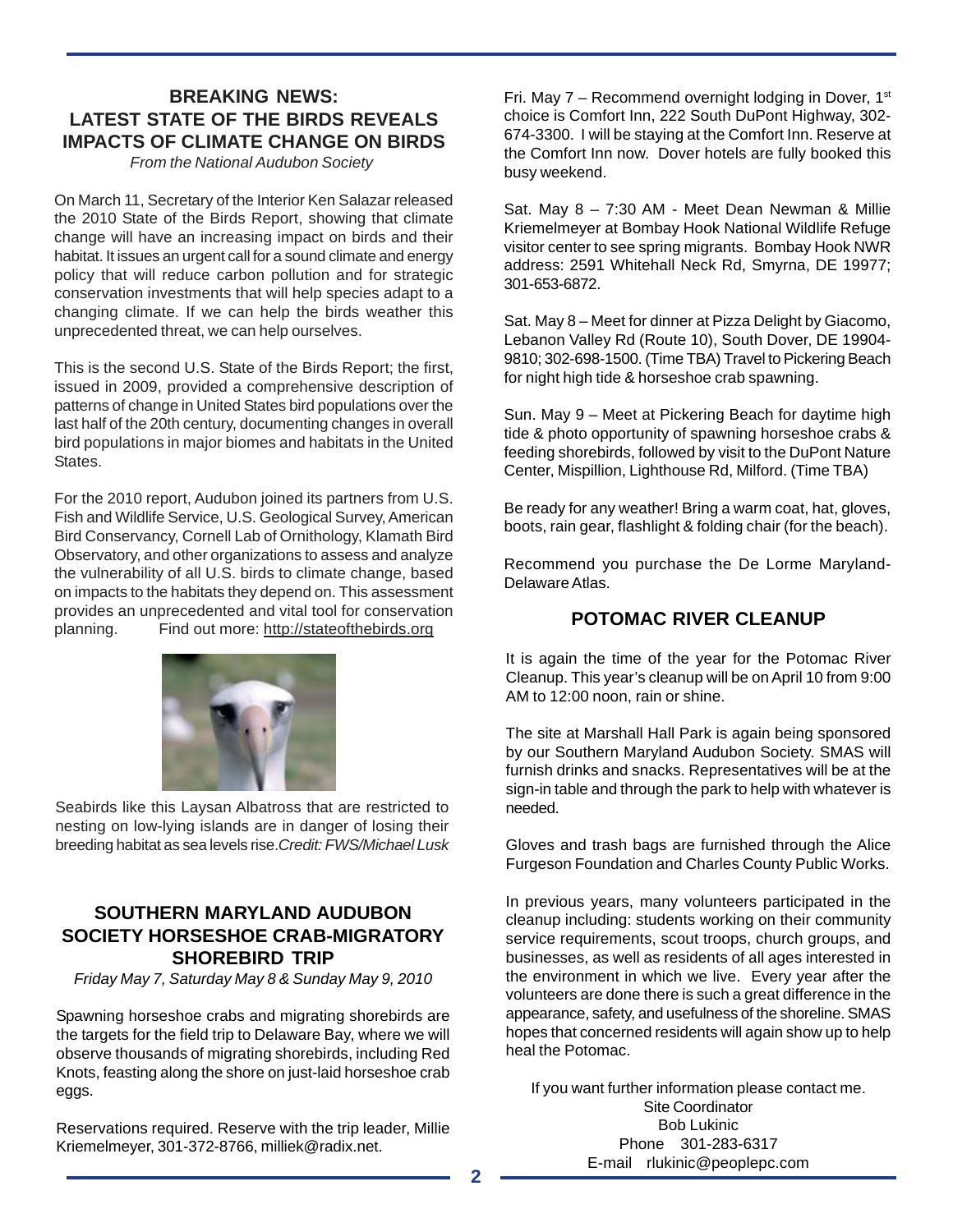# **MD-SMAS LISTSERVE INFO**

I'd like to introduce any of you who are not familiar with our listserve. Welcome to MD-SMAS, the email discussion list for Audubon in Southern Maryland, where you can:

- \* share timely information about Southern Maryland environmental issues
- \* compare notes about Southern Maryland Audubon chapter activities,

\* discuss birds and birding in Southern Maryland, and

\* stay in touch with the Southern Maryland Audubon Society Board of Directors

The discussions are meant to be free-ranging but should generally center around local, state and national issues that affect the Southern Maryland environment. Through sharing information, we all become more effective in our Audubon efforts!

The MD-SMAS mailing list will function as a large e-mail distribution list, linking the people of Southern Maryland Audubon.

List Owner: Tyler Bell E-mail: jtylerbell@yahoo.com Southern Maryland Audubon Society

## **Group Email Addresses**

Post message:md-smas@yahoogroups.com Subscribe: md-smas-subscribe@yahoogroups.com Unsubscribe: md-smas-unsubscribe@yahoogroups.com List owner: md-smas-owner@yahoogroups.com

## This may be your **LAST OSPREY NEWSLETTER**

if you don't respond to the following request.

The day has finally arrived for the Osprey newsletter to take the leap into the electronic age by offering a digital format option for Southern Maryland Audubon members. The Board of Directors asks that you please, please fill out the form below and return it to the email or snail-mail address provided. By NOT returning this form you risk missing out on future issues of the Osprey newsletter! We tried to keep it short, sweet and to the point so please fill it out and send it in as soon as you can. We hope to have everything in place to begin the electronic distribution option in the new year. See the back of this page for instructions on sending in the form.

| <b>NAME:</b>                                |                                                             |                                                           |
|---------------------------------------------|-------------------------------------------------------------|-----------------------------------------------------------|
| <b>MAILING ADDRESS:</b>                     |                                                             |                                                           |
|                                             |                                                             |                                                           |
| <b>EMAIL ADDRESS:</b>                       |                                                             |                                                           |
| PLEASE CHOOSE ONE OF THE FOLLOWING OPTIONS: |                                                             |                                                           |
| Paper copy of Osprey                        | Email with notice that new<br>Osprey is online for download | <b>Email with Osprey</b><br>attached as PDF file          |
|                                             |                                                             | If you would like to mail in your form places remove this |

If you would like to email your information please send a message to the following email address:

## **OSPREY@SOMDAUDUBON.ORG**

Be sure to include your name, mailing address (so we can keep our database up-to-date), email address and how you would like to receive your future Ospreys.

ANYONE can email their information, even if you prefer to keep getting paper copies of the Osprey.

If you would like to mail in your form please remove this page after filling in your information, put it in an envelope and send it to the address below. And don't forget the stamp!

Osprey Newsletter C/O Chris Ordiway 2305 Bryan Point Road Accokeek, Maryland 20607

We'd like to extend a special 'Thank You' to those who responded to last year's request for member's thoughts on the electronic Osprey. It helped to make the Board of Directors job easier knowing members were in favor of the idea.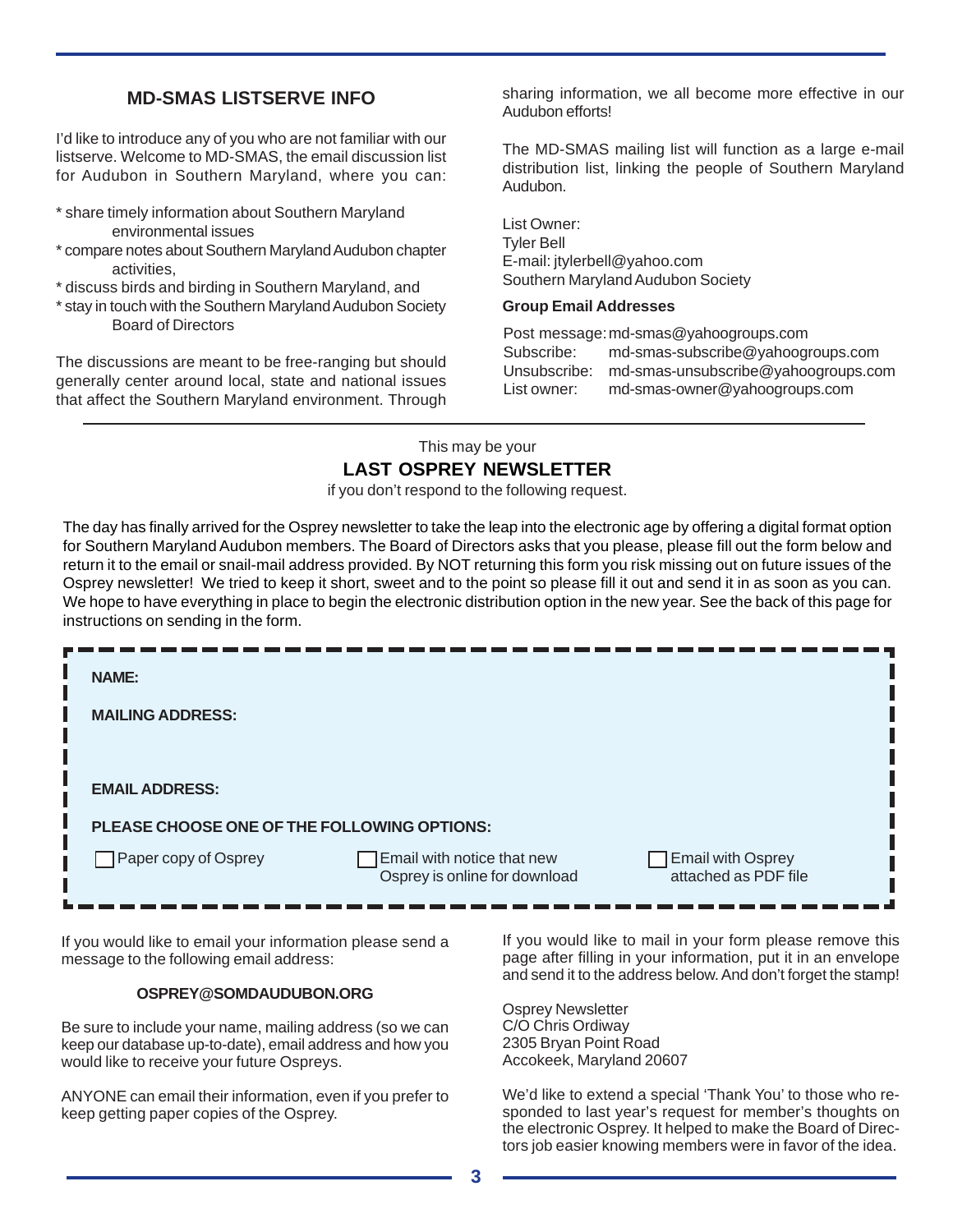# **RETURNING RARITY ROUNDUP!**

Greater White-fronted Goose – seen first in Solomons just south of the bridge then relocated in Lusby on Turner Road. This is possibly a returning bird which was seen last year in the same field near the bridge.

Baltimore Oriole – at the home of Hal and Nancy Delaplane of La Plata This is his 5th winter according to Hal.





photo by Hal Delaplane photo by George Jett

Yellow-throated Warbler – at the home of Carol Ghebelian. Another bird returning for its 5th winter!



photo by George Jett

## **WELCOME, NEW MEMBERS!**

Mary Alfonte, Solomons Joy Bartholomew, Port Republic Lisa Beckert, Brandywine Juliet Brown, Avenue Dorothy Butterfield, Avenue Johanna Cunning, Lusby Noreen Dobson, Solomons Catherine Fowler, Mechanicsville Robert Griffith, White Plains Victor Hensley, Chesapeake Beach Sandra Hobbs, Huntingtown Karine Ingersoll, Leonardtown Hattie Ison, Waldorf Steve Klotz, Colton's Point Curt/Judy Larsen, Lusby Elaine McConkey, Waldorf Timothy McNutt, Waldorf Sharon Ryon, Huntingtown Mary Tippett, Waldorf

# **FOSTER PARENTS NEEDED**



Southern Maryland Audubon Society sponsors the banding of nestling birds of prey, or raptors, with serially numbered aluminum bands in cooperation with the Bird Banding Laboratory of the U. S. Department of the Interior, as part of our bird research and conservation activities in Southern Maryland. Limited numbers

of Osprey and Barn Owl nestlings become available each year for adoption. The gift of \$10 for an Osprey adoption, or of \$25 for a Barn Owl adoption, contributes to a special fund for the support of raptor research and raptor conservation projects. The foster parent receives:

- A certificate of adoption with the number of the U. S. Department of the Interior band, and the location and date of the banding.
- Information on the ecology and migration patterns of the species, photo of a fledgling, and any other information on whereabouts or fate of the bird that may be available.

Interested? Here's how to become a foster parent of an Osprey or a Barn Owl. Send \$10.00 for each Osprey, or \$25 for each Barn Owl to:

**Southern Maryland Audubon Society ATTN: Adoption Program c/o Heather Burk 11885 Provident Drive La Plata, MD 20646-5416**



| ADOPT A RAPTOR                                                         |  |  |  |  |  |  |
|------------------------------------------------------------------------|--|--|--|--|--|--|
| Name:                                                                  |  |  |  |  |  |  |
| Address:                                                               |  |  |  |  |  |  |
|                                                                        |  |  |  |  |  |  |
|                                                                        |  |  |  |  |  |  |
| I wish to adopt (check one):                                           |  |  |  |  |  |  |
| (number of) Osprey, \$10.00 each<br>(number of) Barn Owl, \$25.00 each |  |  |  |  |  |  |
| <b>Amount Enclosed:</b>                                                |  |  |  |  |  |  |
| (Make checks payable to:<br><b>Southern Maryland Audubon Society)</b>  |  |  |  |  |  |  |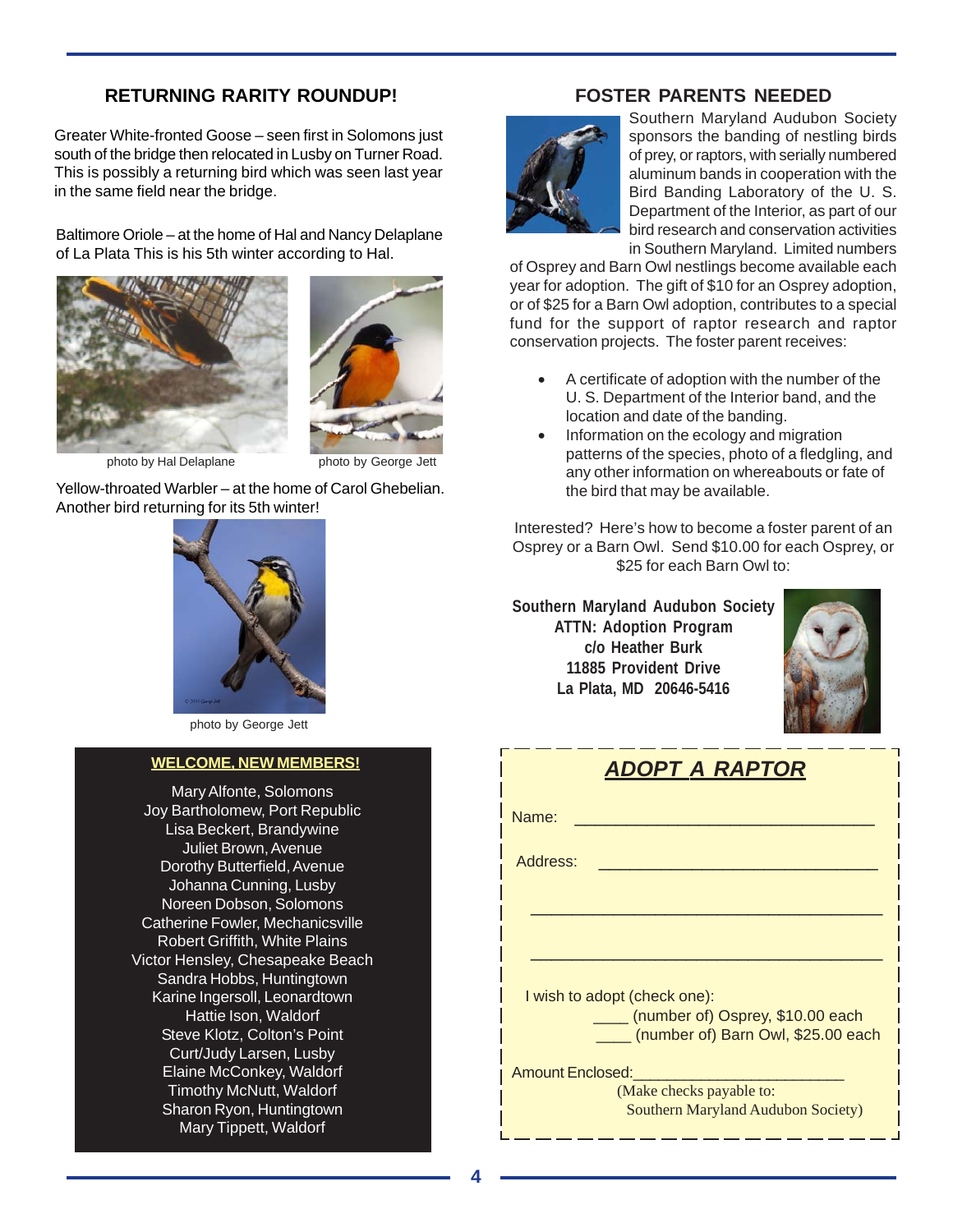#### Events continued from page 6

## May 1 – Saturday – 8 AM - noon

## **Smallwood State Park, Charles County.** Field Trip

*"EARLY MIGRANTS WITH JEAN"* Leader: Jean Artes (301-743-2288, pojartes@aol.com). One of our favorite parks. Especially good for forest interior birds but also Red-headed Woodpecker, late waterfowl, shorebirds, nesting, and late neotropical migrants. Previous years have produced Least and Olive-sided Flycatchers. From Rt. 225 at Mason Springs, go south on Rt. 224 (Chicamuxen Rd) about 4 miles to park entrance on right. Facilities but may be a fee. *Youths especially welcome!* RSVP required.

## **MAY 5 – WEDNESDAY – 7:30 p.m.**

Leonardtown Library, St. Mary's County 23250 Hollywood Road (Rt. 245), Leonardtown, MD "*Ice to Birds: Two Expeditions in the Bering Sea"*

**DEANNA WHEELER and TOM HARTEN,** *local science teachers*

Follow the expeditions of two PolarTREC teachers as they share the changing world of the Bering Sea: Deanna aboard the icebreaker USCGC Healy March 2009, and Tom in the Pribolofs last summer. Both were selected through a rigorous application screening process. We are fortunate to have these members of our Audubon Family share their trips with SMAS and to add these real life experiences to their teaching skills.

#### May 8 – Saturday - All Day **COUNTY MAY COUNTS**

*Calvert, Charles, Prince George's, St. Mary's Counties* Help needed from all: backyard birders, beginners, team leaders. These data and information help save our birds! County coordinators are as follows: Calvert: Sue Hamilton (410-586-1494, seal10n2002@yahoo.com); Charles: George Jett (301-843-3524,

gmjett@comcast.net); Prince George's: Fred Fallon (301-249-1518, fwfallon@earthlink.net); St. Mary's: Patty Craig (301-872-5670), eyrie@hughes.net). See the May issue of *The Osprey* for additional information.

## May 7, 8, 9– Friday, Saturday & Sunday - **DATE CHANGE!!!**

**Delaware Bay.** Field Trip*"Migrating Shorebirds & Spawning Horseshoe Crabs"* Leader: Millie Kriemelmeyer (301-372-8766, milliek@radix.net). The trip is timed for the peak migration of Red Knots, Ruddy Turnstones and other shorebirds, who stop at the Delaware Bay to fatten on horseshoe crab eggs before resuming their journey to northern Canada. Trips are based from Dover, Delaware and early hotel reservations are recommended. Come for a day or the whole trip. All ages are welcome. Contact leader for details. RSVP required.

## May 15 – Saturday – 8 AM - noon

**Battle Creek Cypress Swamp, Calvert County.** Field Trip *"BARRED OWLS AND PROTHONOTARY WARBLERS"* Leader: Andy Brown (410-535-5327, brownaj@co.cal.md.us) Target species include Prothonotary, Hooded and Kentucky Warblers, as well as other notable spring migrants. Particular emphasis will be on identification by song. From Prince Frederick, Rt. 2/4, 2 miles, right onto Sixes Rd. 2 miles, left onto Gray's Rd. Nature Center entrance on the right. Facilities, no fee. RSVP required.

#### ○○○○○○○○○○○○○○○○○○○○○○○○○○○○○○○○○○○○○○○○○○○○ ○○○○○○○○○○○○○○○○○○○○○○○○ **MEMBERSHIP APPLICATION**

- Please enroll me as a member of the Audubon Family and **the Southern Maryland Audubon Society**. I will receive the chapter newsletter, *The Osprey*, and all my dues will support environmental efforts in Southern Maryland.
- Please enroll me as a member of **the National Audubon Society**. My membership will also include membership in the Southern Maryland Audubon Society. I will receive National's *Audubon Magazine*, the chapter newsletter, and support national and local environmental causes. A fraction of my dues will be returned to the local chapter.

| Nam. |   |          |
|------|---|----------|
| City | ຼ | -        |
|      |   | ________ |

 $\text{I} \text{DO} \square \text{ do } \text{NOT} \square$  wish to receive *The Osprey* electronically. My e-mail address is: (electronic delivery saves SMAS printing and mailing costs.)

# **Chapter-Only Dues** (new/renewal) **Make check payable to Southern Maryland Audubon Society**

- $\Box$  Individual/Family  $\Box$ 1yr \$20  $\Box$ 2yr \$38  $\Box$ 3yr \$56
- $\Box$  Senior/Student  $\Box$ 1yr \$15  $\Box$ 2yr \$28  $\Box$ 3yr \$42
- Individual Lifetime Membership \_\_\_\_\_\_\$500 Senior (over 62) \_\_\_\_\_\_\_ \$250

**National Dues, Make check payable to National Audubon Society** -- Chapter code #C9ZL000Z

 $\Box$  Introductory Offer - 1 year \$20

 $\Box$  Senior/Student \$15

|             |  |  |  |                       |  |  | Mail to: Southern Maryland Audubon Society, Attn: Membership |
|-------------|--|--|--|-----------------------|--|--|--------------------------------------------------------------|
| P.O.Box 181 |  |  |  |                       |  |  |                                                              |
|             |  |  |  | Bryans Road, MD 20616 |  |  |                                                              |